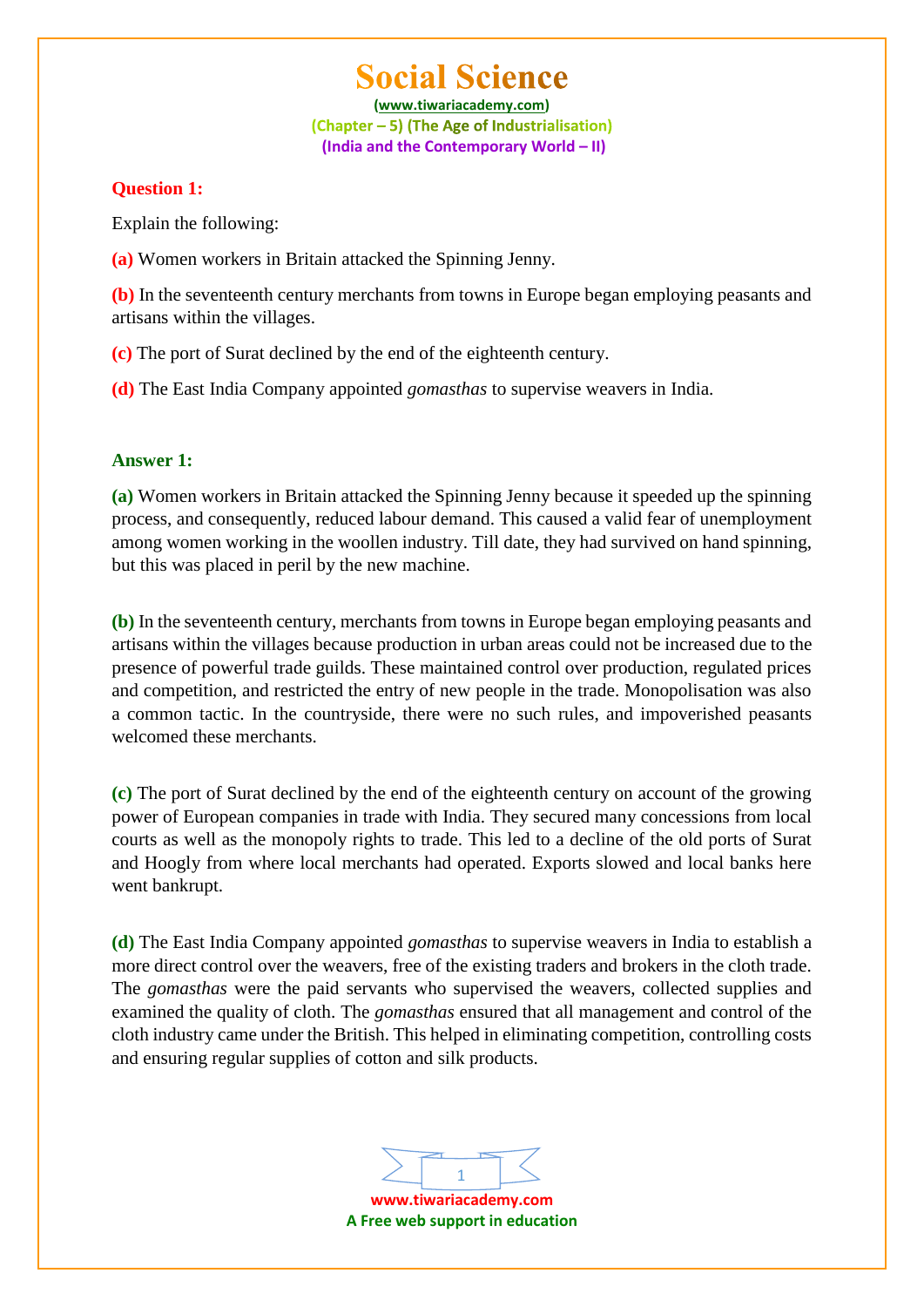**(www.tiwariacademy.com)** (Chapter – 5) (The Age of Industrialisation) **(India and the Contemporary World – II)**

### **Question 2:**

Write True or False against each statement:

**(a)** At the end of the nineteenth century, 80 per cent of the total workforce in Europe was employed in the technologically advanced industrial sector.

**(b)** The international market for fine textiles was dominated by India till the eighteenth century.

**(c)** The American Civil War resulted in the reduction of cotton exports from India.

**(d)** The introduction of the fly shuttle enabled handloom workers to improve their productivity

# **Answer 2:**

(a) False

(b) True

- (c) False
- (d) True

# **Question 3:**

Explain what is meant by proto-industrialisation.

# **Answer 3:**

Proto-industrialisation is the phase of industrialisation that was not based on the factory system. Before the coming of factories, there was large-scale industrial production for an international market. This part of industrial history is known as proto-industrialisation.



**A Free web support in education**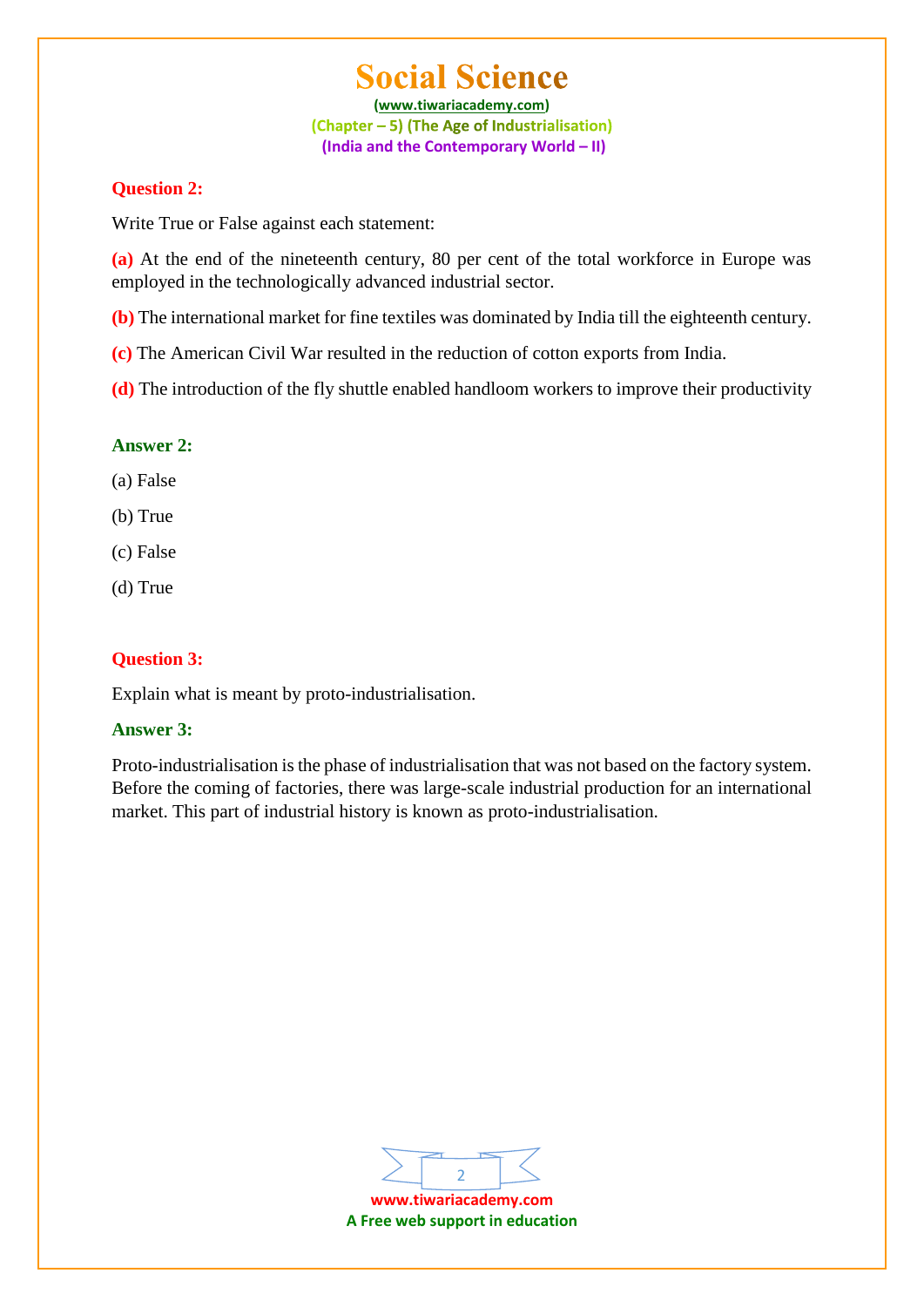**(www.tiwariacademy.com)** (Chapter – 5) (The Age of Industrialisation) **(India and the Contemporary World – II)**

# **Discuss**

### **Question 1:**

Why did some industrialists in nineteenth-century Europe prefer hand labour over machines?

### **Answer 1:**

Some industrialists in nineteenth-century England preferred hand labour over machines because there was no labour shortage in the market, and as a result, there was no problem of high wage costs either. Industrialists did not wish to replace hand labour with machines that would require large capital investment. Also, in industries where the production and amount of labour required were dependent on the seasons, hand labour was preferred for its lower costs. Apart from this, many goods could only be manufactured by hand. Machines could provide mass quantities of a uniform product. But the demand was for intricate designs and shapes; this required human skill, and not mechanical technology. Handmade products also stood for refinement and class status. It was commonly believed that machine-made goods were for export to the colonies.

# **Question 2:**

How did the East India Company procure regular supplies of cotton and silk textiles from Indian weavers?

### **Answer 2:**

After establishing political power, the East India Company successfully procured regular supplies of cotton and silk textiles from Indian weavers via a series of actions. These actions were aimed at eliminating competition from other colonial powers, controlling costs and ensuring regular supplies of cotton and silk goods for Britain.

Firstly, it appointed *gomasthas* or paid servants to supervise weavers, collect supplies and examine textile quality.

Secondly, it disallowed Company weavers from dealing with other buyers. This was ascertained by a system of giving advances to the weavers for procuring raw materials. Those who took these loans could not sell their cloth to anyone but the *gomasthas.*

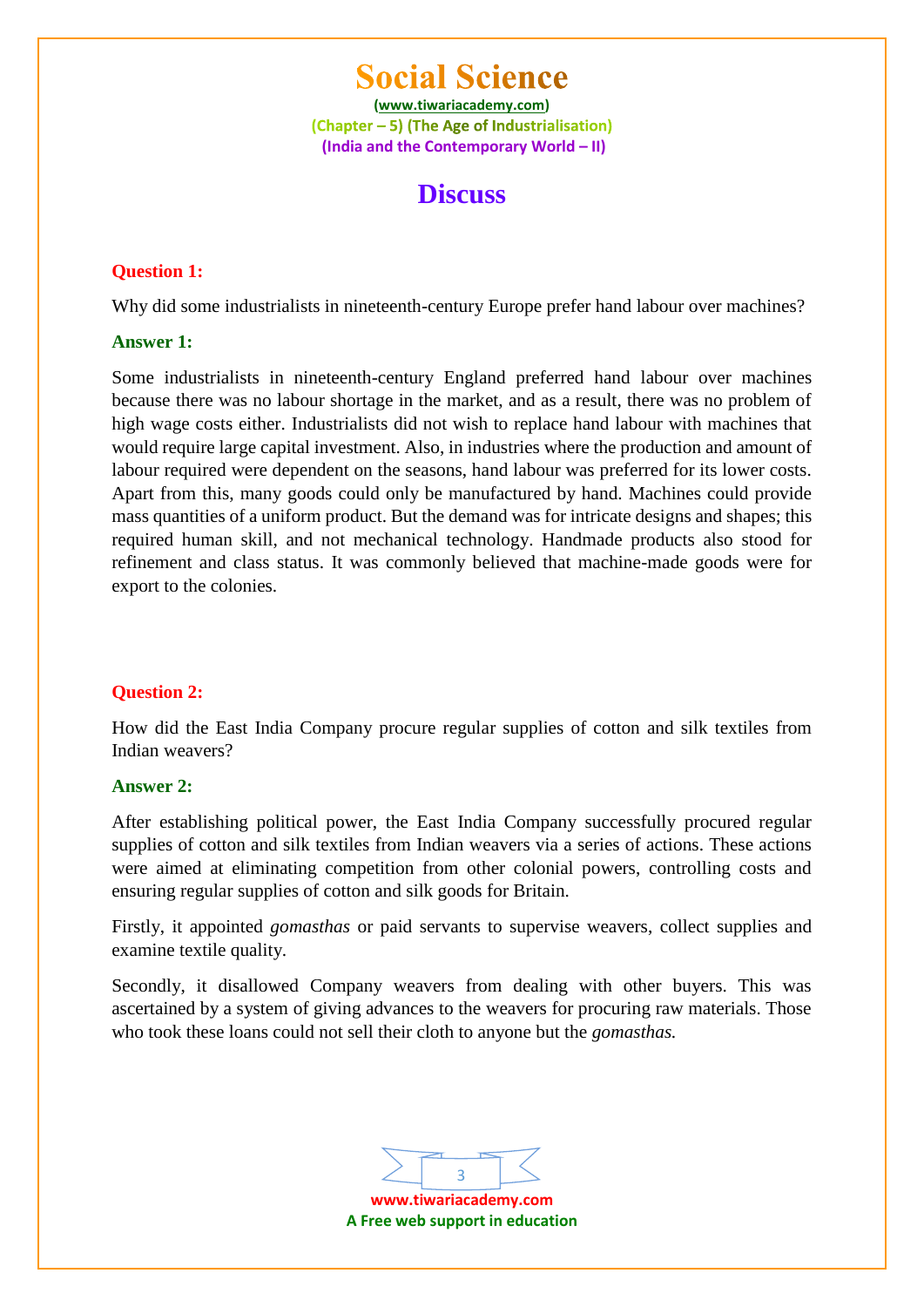**(www.tiwariacademy.com)** (Chapter – 5) (The Age of Industrialisation) **(India and the Contemporary World – II)**

#### **Question 3:**

Imagine that you have been asked to write an article for an encyclopaedia on Britain and the history of cotton. Write your piece using information from the entire chapter.

#### **Answer 3:**

#### Britain and the History of Cotton

During the seventeenth and eighteenth centuries, merchants would trade with rural people in textile production. A clothier would buy wool from a wool stapler, carry it to the spinners, and then, take the yarn to the weavers, fuller and dyers for further levels of production. London was the finishing centre for these goods. This phase in British manufacturing history is known as proto-industrialisation. In this phase, factories were not an essential part of industry. What was present instead was a network of commercial exchanges.

The first symbol of the new era of factories was cotton. Its production increased rapidly in the late nineteenth century. Imports of raw cotton sky-rocketed from 2.5 million pounds in 1760 to 22 million pounds in 1787. This happened because of the invention of the cotton mill and new machines, and better management under one roof. Till 1840, cotton was the leading sector in the first stage of industrialisation.

Most inventions in the textile production sector were met with disregard and hatred by the workers because machines implied less hand labour and lower employment needs. The Spinning Jenny was one such invention. Women in the woollen industry opposed and sought to destroy it because it was taking over their place in the labour market.

Before such technological advancements, Britain imported silk and cotton goods from India in vast numbers. Fine textiles from India were in high demand in England. When the East India Company attained political power, they exploited the weavers and textile industry in India to its full potential, often by force, for the benefit of Britain. Later, Manchester became the hub of cotton production. Subsequently, India was turned into the major buyer of British cotton goods.

During the First World War, British factories were too busy providing for war needs. Hence, demand for Indian textiles rose once again. The history of cotton in Britain is replete with such fluctuations of demand and supply.